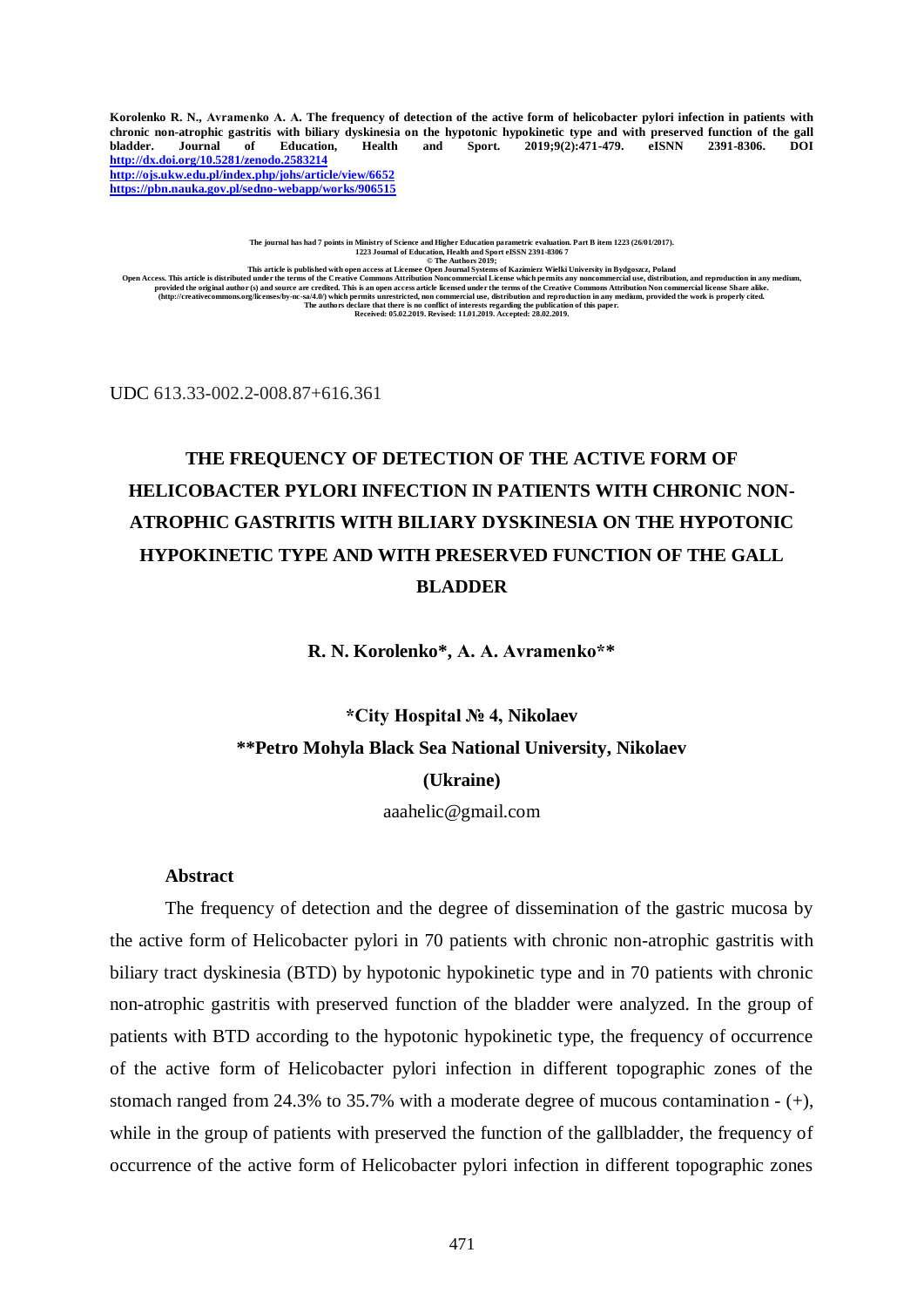of the stomach ranged from 61.4% to 71.1% with a moderate degree of dissemination of the mucous membrane (++).

**Key words: chronic non-atrophic gastritis, hypotechnical hypokinetic type of hyperplasia of hyperplasia, preserved gallbladder function.**

УДК 613.33-002.2-008.87+616.361

**Частота виявлення активної форми гелікобактерної інфекції у хворих на хронічний неатрофічний гастрит зі дискінезією жовчовивідних шляхів за гіпотонічним гіпокінетичним типом і зі збереженою функцією жовчного міхура**

**Р. М. Короленко, А. О. Авраменко**

### **Резюме**

Було проаналізовано частоту виявлення і ступінь обсіменіння слизової шлунка активною формою гелікобактерної інфекції у 70-ти хворих на хронічний неатрофічний гастрит з дискінезією жовчовивідних шляхів (ДЖВШ) за гіпотонічним гіпокінетичним типом і у 70-ти хворих на хронічний неатрофічний гастрит зі збереженою функцією жовчного міхура. У групі хворих з ДЖВШ по гіпотонічному гіпокінетичним типом частота виявлення активної форми гелікобактерної інфекції у різних топографічних зонах шлунка коливалася від 24,3% до 35,7% при середньому ступені обсіменіння слизової - (+), в той час як у групі хворих зі збереженою функцією жовчного міхура частота виявлення активної форми гелікобактерної інфекції у різних топографічних зонах шлунка коливалася від 61,4% до 71,1% при середньому ступені обсіменіння слизової - (++).

**Ключові слова: хронічний неатрофічний гастрит, ДЖВП за гіпотонічним гіпокінетичним типом, збережена функція жовчного міхура.**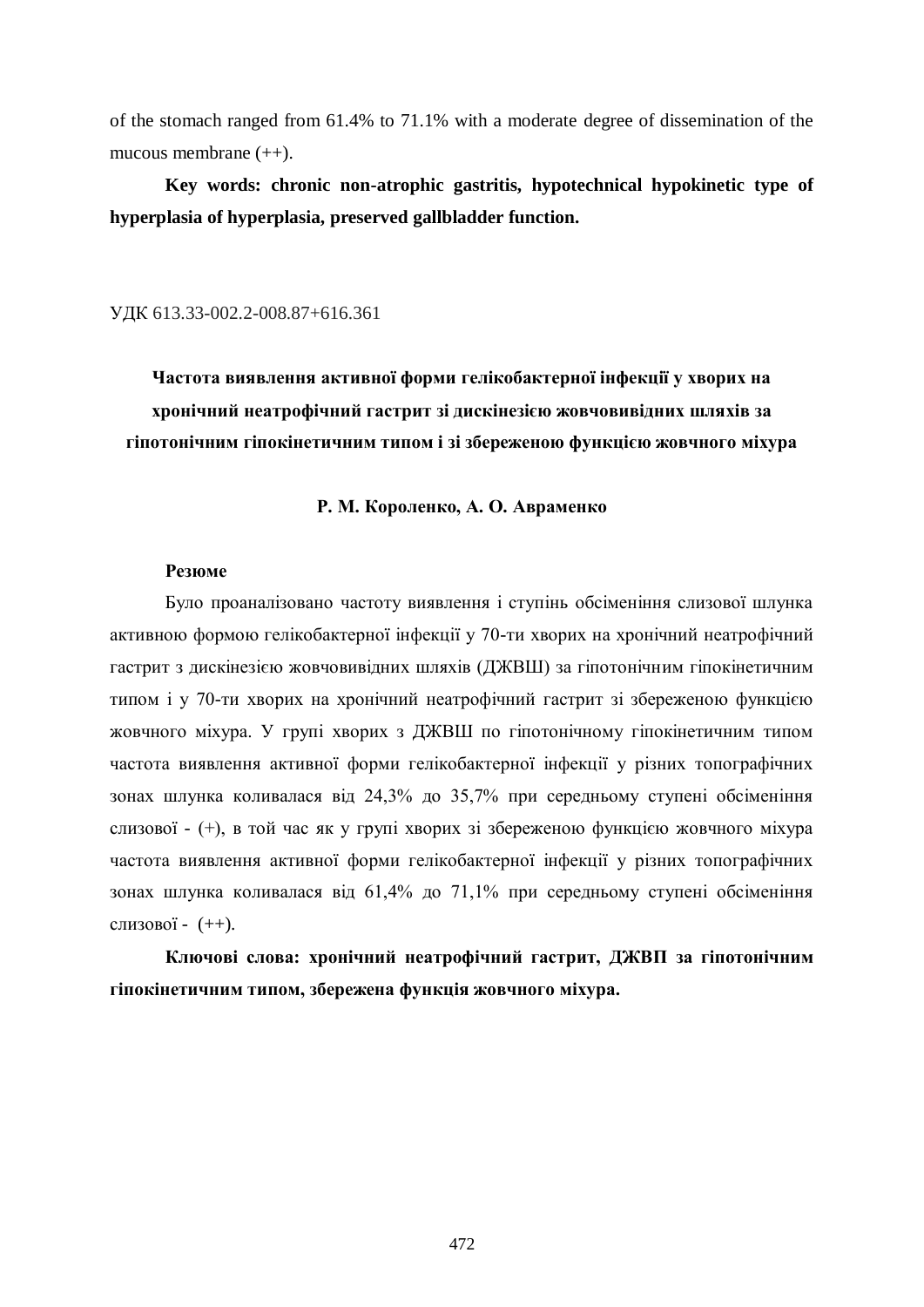## **Частота выявления активной формы хеликобактерной инфекции у больных хроническим неатрофическим гастритом с дискинезией желчевыводящих путей по гипотоническому гипокинетическому типу и с сохранённой функцией жёлчного пузыря**

### **Р. Н. Короленко, А. А. Авраменко**

#### **Резюме**

Были проанализированы частота выявления и степень обсеменения слизистой желудка активной формой хеликобактерной инфекции у 70-ти больных хроническим неатрофическим гастритом с дискинезией желчевыводящих путей (ДЖВП) по гипотоническому гипокинетическому типу и у 70-ти больных хроническим неатрофическим гастритом с сохранённой функцией жёлчного пузыря. В группе больных с ДЖВП по гипотоническому гипокинетическому типу частота встречаемости активной формы хеликобактерной инфекции в разных топографических зонах желудка колебалась от 24,3% до 35,7 % при средней степени обсеменения слизистой - (+), в то время как в группе больных с сохранённой функцией жёлчного пузыря частота встречаемости активной формы хеликобактерной инфекции в разных топографических зонах желудка колебалась от 61,4% до 71,1 % при средней степени обсеменения слизистой - (++).

## **Ключевые слова: хронический неатрофический гастрит, ДЖВП по гипотоническому гипокинетическому типу, сохранённая функция жёлчного пузыря.**

**Introduction.** The development of chronic Helicobacter pylori, which under certain circumstances turns into a destructive form, called peptic ulcer disease, is influenced by various factors [4]. All factors affecting the development of chronic non-atrophic gastritis are characterized by one common property — the effect on the active form of Helicobacter pylori infection (HP): both for the factors that kill this form (antibiotics, bismuth preparations) and for the factors that convert the active form of the bacterium into inactive (cocco-shaped) form (proton pump inhibitors) [7, 8, 9, 10, 11, 12, 14, 15, 16, 17]. One of the factors affecting the active form of HP infection is bile reflux [1, 13], but in the available literature there are no data on the effect on this process of this form of biliary tract dyskinesia (BTD), as hypotensive hypokinetic type, and was the reason for the study of this issue.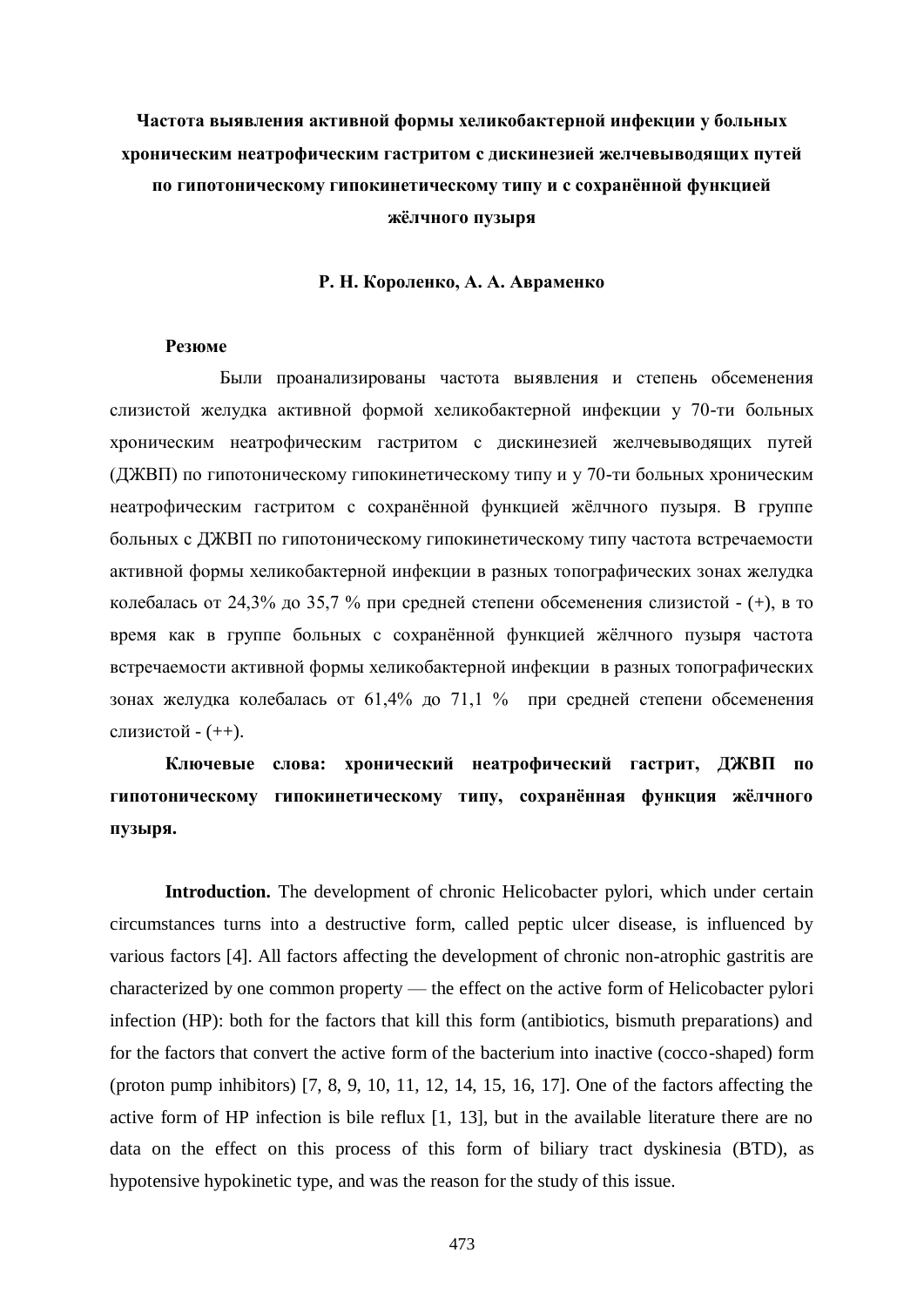**Purpose of the study.** To study the frequency of detection of the active form of Helicobacter pylori infection in patients with chronic non-atrophic gastritis with biliary dyskinesia by hypotonic hypokinetic type and in patients with chronic non-atrophic gastritis with preserved function of the gall bladder.

**Materials and research methods.** On the basis of the clinical department of the problem laboratory for chronic Helicobacter pylori at the Black Sea Petro Mohyla National University and the functional diagnostics of the 4th hospital in the city of Nikolayev, 140 patients with chronic non-atrophic gastritis were comprehensively examined. The first group consisted of 70 patients with BTD on the hypotonic hypokinetic type, the second - 70 patients with the preserved function of the gallbladder. The age of patients ranged from 18 to 72 years old (average age was  $39.6 \pm 0.9$  years). There were 54 men (38.6%), 86 women (61.4%).

The study was carried out in compliance with the basic bioethical provisions of the Council of Europe Convention on Human Rights and Biomedicine (dated 04.04.1997), the Helsinki Declaration of the World Medical Association on the Ethical Principles of Scientific 549 Medical Research with Human Participation (1964-2008), and the MOH Order Of Ukraine No. 690 of September 23, 2009.

Comprehensive examination included: step-by-step enteric pH - metry on VN Chernobrovyi methodology, esophagogastroduodenoscopy (EGDS) with generally accepted method, double HP's testing: test for urease activity and microscopy of stained by Giemsa smears, material for which was taken during endoscopy of 4 topographical zones: from the middle third of the gastric antrum and body division on the big and small curvature with our developed methodology, which allows you to define and the presence of intracellular "Depot" of HP infection (in the presence of a tumor - departing 1 cm from the edge of the tumor) as well as histological studies of the gastric mucosa, the material for which is taken from the same zone and from the edges of the cancer, using a generally accepted method taking into account recent classifications [2, 6]. To calculate the average level of acidity, we used conventional units (СU) [3].

The sequence of the examination: after collecting the anamnesis, the patients were subjected to pH-metry, and then - endoscopy with biopsy sampling for testing HP and histological studies of the gastric mucosa. The study was conducted in the morning, on an empty stomach, 12-14 hours after the last meal. After a comprehensive examination, the patients underwent an ultrasound scan with a food load according to the standard technique [5]. The results of ultrasound became the basis for dividing patients into groups. The obtained data were processed statistically using t-student test with the calculation of average values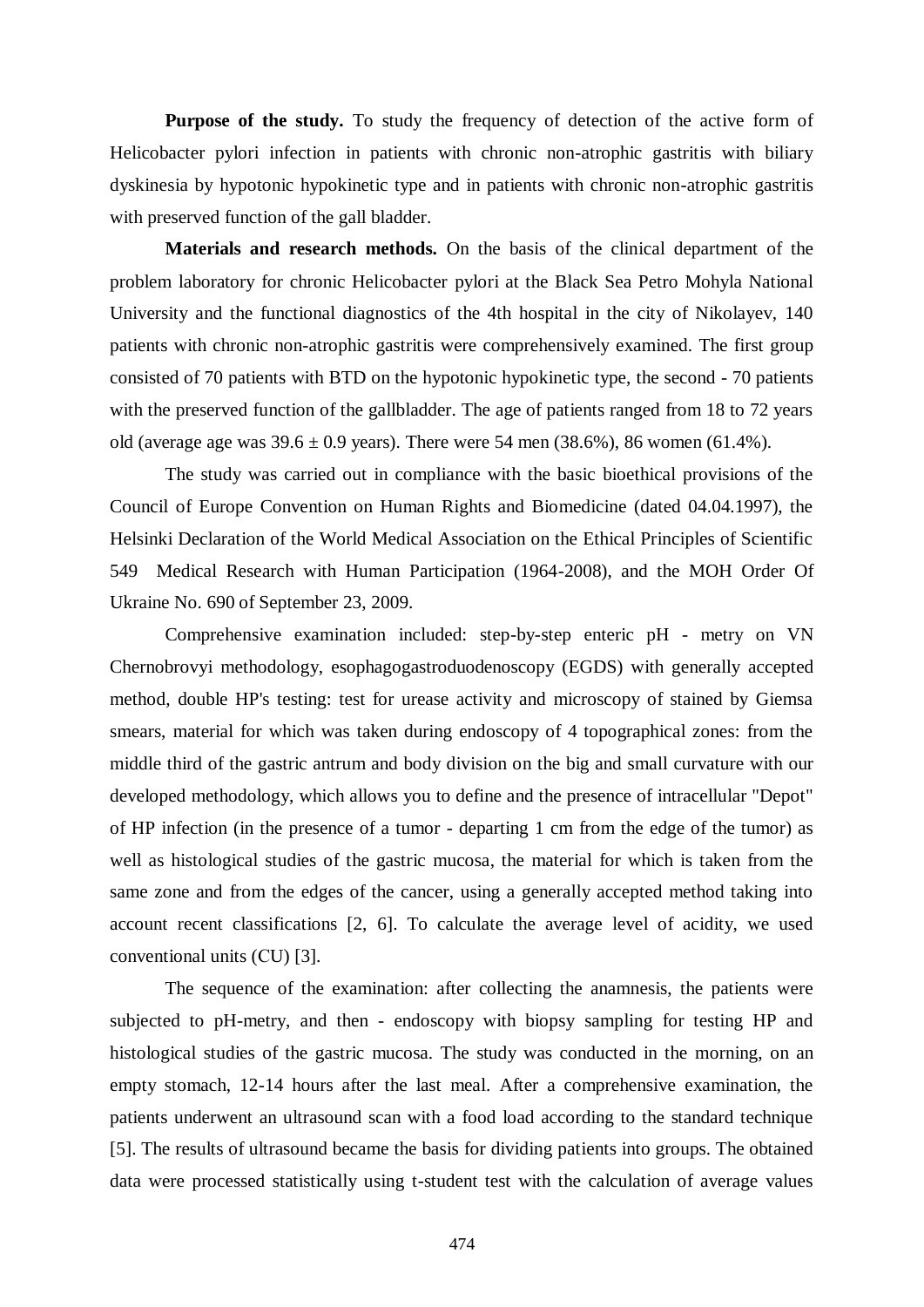(M) and the estimated probability of deviations (m). Changes were considered statistically significant at p <0.05. Statistical calculations were performed using Excel spreadsheets for Microsoft Office.

**Research results and discussion.** The data obtained when conducting pH-metry, are shown in table 1.

Table 1.

## **Acidity level in patients with chronic non-atrophic gastritis with BTD on hypotonic hypokinetic type and with preserved gallbladder function**

| The level of acidity   | Frequency of identified different levels of acidity in<br>patients with chronic non-atrophic gastritis with<br>BTD according to hypotonic hypokinetic type and<br>with preserved function of the gall bladder |      |            |      |  |
|------------------------|---------------------------------------------------------------------------------------------------------------------------------------------------------------------------------------------------------------|------|------------|------|--|
|                        | 1st group                                                                                                                                                                                                     |      | 2nd group  |      |  |
|                        | Number of                                                                                                                                                                                                     |      | Number of  |      |  |
|                        | patients                                                                                                                                                                                                      | $\%$ | patients   | $\%$ |  |
|                        | $(n = 70)$                                                                                                                                                                                                    |      | $(n = 70)$ |      |  |
| Hyperacidity expressed | 8                                                                                                                                                                                                             | 11,4 | 11         | 15,7 |  |
| Hyperacidity moderate  | 6                                                                                                                                                                                                             | 8,6  | 5          | 7,1  |  |
| Normacidity            | 25                                                                                                                                                                                                            | 35,7 | 22         | 31,4 |  |
| Hypoacidity moderate   | 14                                                                                                                                                                                                            | 20   | 9          | 12,9 |  |
| Hypoacidity expressed  | 16                                                                                                                                                                                                            | 22,9 | 23         | 32,9 |  |
| Anacidity              |                                                                                                                                                                                                               | 1,4  | 0          | 0    |  |

**Note**: n-the number of studies

In a comparative analysis of the level of acidity in groups in the 1st group, the acidity was  $11.1 \pm 0.63$  CU, in the 2nd -  $11.3 \pm 0.58$  CU, which corresponded to the basal normacidity minimal in both groups.

When conducting EGDS in patients of the 1st group, an active ulcerative process was detected in 2 (2.9%) patients in the duodenum, in 8 (11.4%) patients there were manifestations of past ulcers of the duodenal bulb in as a scar deformity of varying severity. In 9 patients (12.9%), the presence of bile was detected in the stomach cavity.

When conducting EGD in patients of the 2nd group in 4 (5.7%) patients an active ulcerative process was detected in the duodenum, and in 2 (2.9%) patients an active ulcerative process was detected in the stomach; erosive-ulcerative bulbit was detected in 3 (4.3%) patients; in 12 (17.1%) patients there were manifestations of duodenal ulcer ulcers transferred in the past in the form of cicatricial deformity of different severity. In 5 patients (7.1%), the presence of bile was detected in the cavity of the stomach.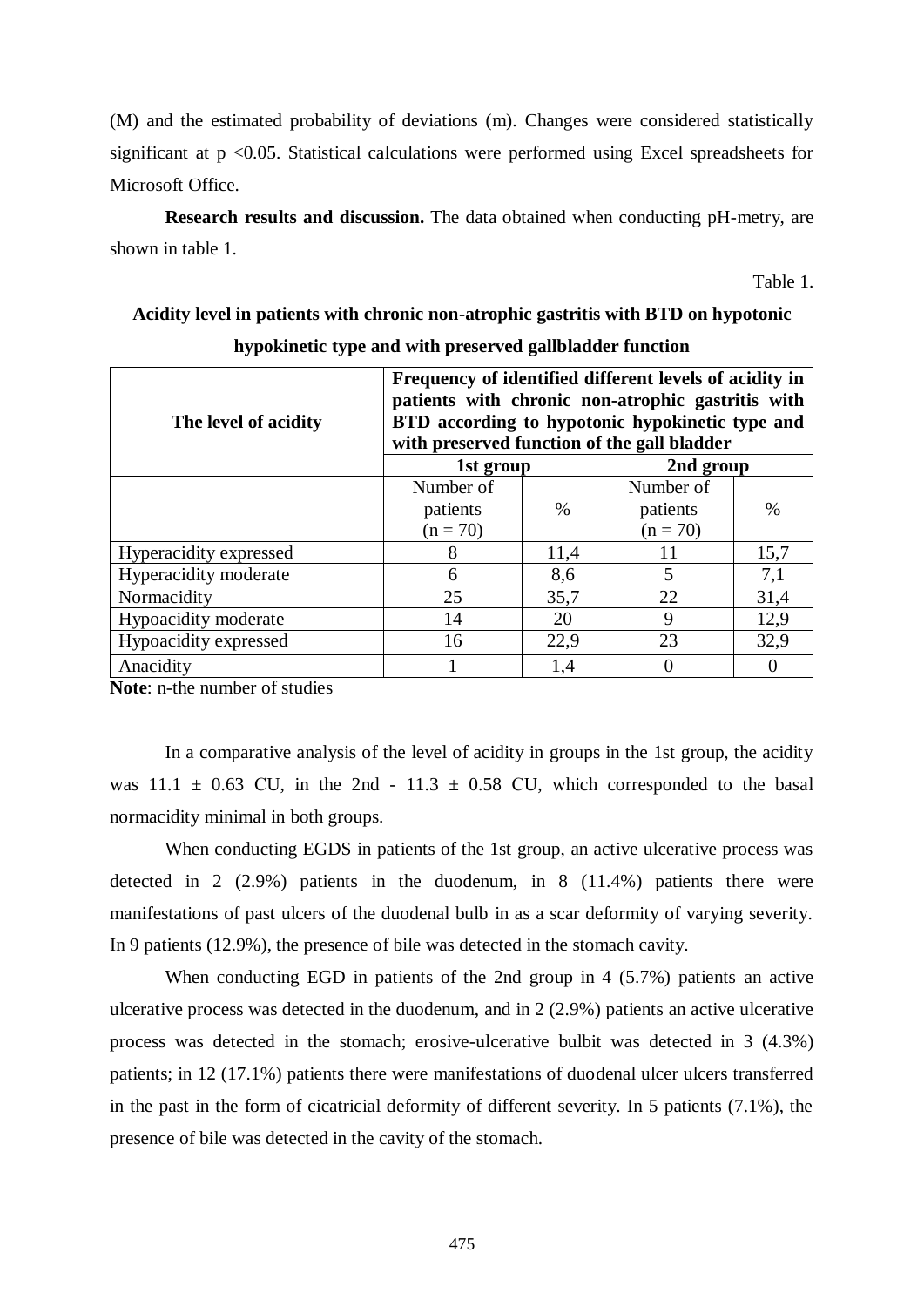When analyzing the data of histological studies in all patients in 100% of cases, the presence of chronic non-atrophic gastritis was confirmed in both the active and inactive stages of varying severity.

When testing for HP, the identification of the active form of Helicobacter pylori infection was different in different groups. The data on the identification and degree of seeding of the gastric mucosa by HP infection by the topographic zones of the stomach are presented in tables 2, 3.

Table 2.

## **The frequency of detection and the degree of dissemination of the gastric mucosa by the active form of HP - infection by topographically zones in patients with chronic nonatrophic gastritis with BTD with hypotonic hypokinetic type (n = 70)**

| Topographic zones of the<br>stomach | <b>Detection</b><br>frequency,<br>$\frac{6}{9}$ | The degree of contamination of the<br>gastric mucosa by HP -infection by<br>topographic zones stomach<br>$(+)$ / (M $\pm$ M) |
|-------------------------------------|-------------------------------------------------|------------------------------------------------------------------------------------------------------------------------------|
| 1. Antrum, middle one-third,        | 21 (30%)                                        | $0.67 \pm 0.08$                                                                                                              |
| greater curvature                   |                                                 |                                                                                                                              |
| 2. Antrum, middle third, small      | 20(28,6%)                                       | $0.67 \pm 0.08$                                                                                                              |
| curvature                           |                                                 |                                                                                                                              |
| 3.<br>Body of the<br>stomach,       | $17(24,3\%)$                                    | $0.63 \pm 0.10$                                                                                                              |
| middle third, greater curvature     |                                                 |                                                                                                                              |
| of the stomach,<br>Body<br>4.       | 25 (35,7%)                                      | $0.84 \pm 0.10$                                                                                                              |
| middle third, small curvature       |                                                 |                                                                                                                              |

**Note**: n-the number of studies

Table 3.

**Detection rate and seeding rate of the gastric mucosa by the active form of HP- infection**

**by topographic zones in patients with chronic non-atrophic gastritis with preserved** 

**gallbladder function (n = 70)**

| Topographic zones of the<br>stomach                            | <b>Detection</b><br>frequency,<br>$\frac{6}{6}$ | The degree of contamination of the<br>gastric mucosa by HP -infection by<br>topographic zones stomach<br>$(+) / (M \pm M)$ |
|----------------------------------------------------------------|-------------------------------------------------|----------------------------------------------------------------------------------------------------------------------------|
| 1. Antrum, middle one-third,<br>greater curvature              | 44 (62,9%)                                      | $1,67 \pm 0,10$                                                                                                            |
| 2. Antrum, middle third, small<br>curvature                    | 43 (61,4%)                                      | $1,53 \pm 0,10$                                                                                                            |
| 3.<br>Body of the stomach,<br>middle third, greater curvature  | 48 (68,6%)                                      | $1,81 \pm 0,10.$                                                                                                           |
| Body<br>of the stomach,<br>4.<br>middle third, small curvature | 54 (77,1%)                                      | $2,09 \pm 0,10$                                                                                                            |

**Note**: n-the number of studies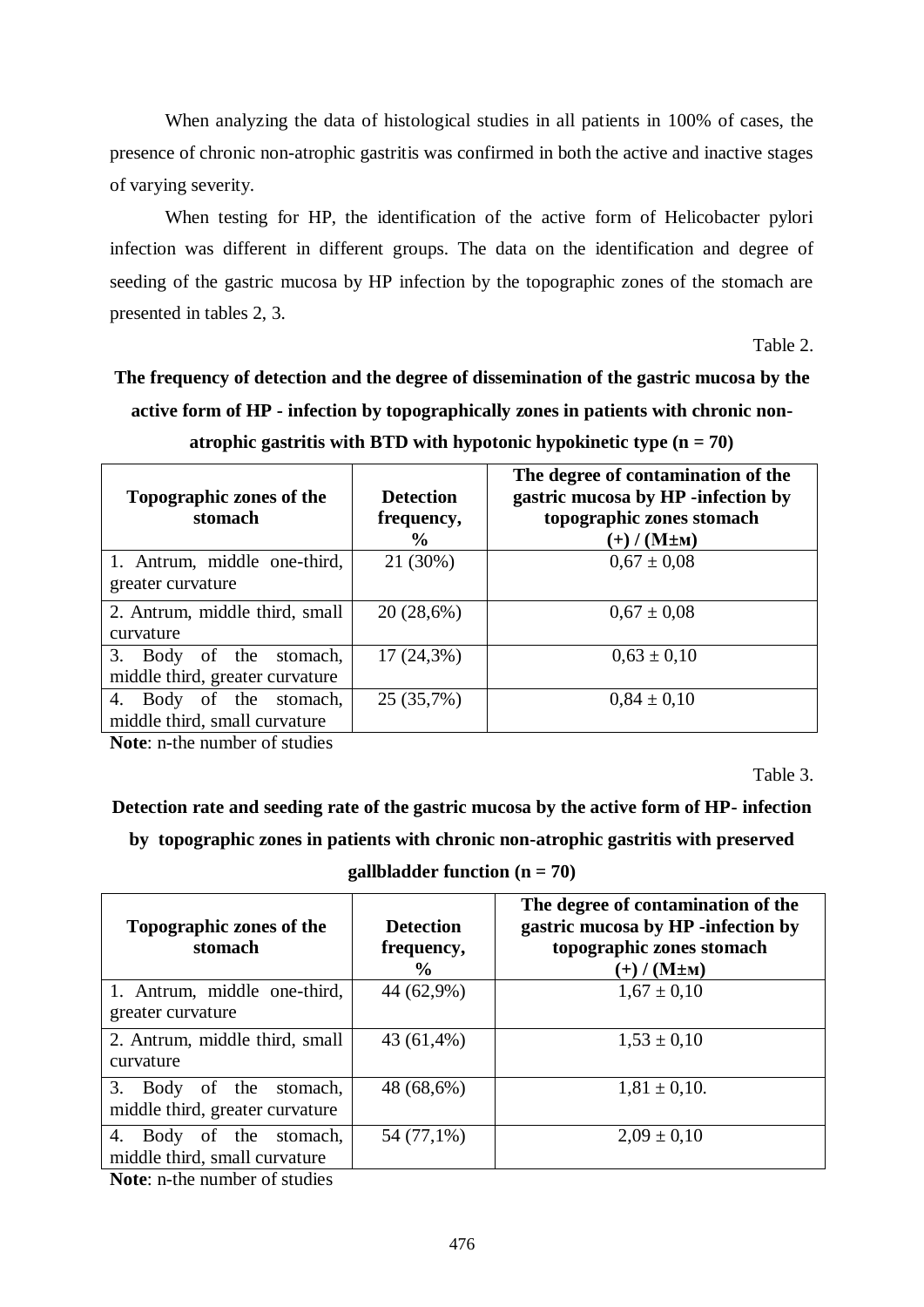A comparative analysis of data on the average degree of dissemination of the active form of HP-infection of the gastric mucosa by topographic zones in the examined patients of the 2nd group, the degree of dissemination was significantly higher in all zones than in patients of the 1st group ( $p \le 0.05$ ), While in a comparative analysis of data on the average degree of dissemination of the active form of HP infection of the gastric mucosa by topographic zones within the 2nd group itself, a significantly higher degree of dissemination was on the mucosa in the body of the stomach along the lesser curvature ( $p < 0.05$ ).

These results are explainable from the point of view of the effects of bile (especially deoxycholic and chenodeoxycholic acids) and pancreatic juice, which get into the stomach with duodeno-gastric reflux, on the active form of HP infection [1, 13]. When the contractile function of the gallbladder is impaired as hypotonia, bile and pancreatic juice enter the duodenum with a delay, which leads to a violation of antroduodenal coordination and the formation of duodenal-gastric reflux [1, 4]. In this case, the HP infection passes into an inactive (cocci-shaped) form, which, unlike the active form, cannot be fixed on the mucous membranes and is quickly washed off during the meal and due to the peristaltic wave in the intestine, and especially from the mucous membrane of the antrum. smoother relief. In the body of the stomach, where the mucous due to folding is more prominent, inactive forms are less prone to the washing process, and the active forms are more protected from the effects of reflux, especially along the lesser curvature, where contact with bile and pancreatic juice is the least [14]. A decrease in the concentration of active forms on the gastric mucosa leads to a decrease in the concentration of residual ammonia (RA) in the cavity of the stomach and reduces the likelihood of the process of ulceration not only in the duodenum, but also in the stomach [4], which is confirmed by our research.

## **Conclusions and prospects for further research.**

1. Biliary dyskinesia of the hypotonic hypokinetic type more often than when the function of the gallbladder is preserved, accompanied by duodeno-gastric reflux, which adversely affects the active form of HP infection.

2. Reducing the level of contamination of the gastric mucosa with active forms of HP due to a decrease in residual ammonia reduces the risk of ulceration not only in the duodenum, but also in the stomach.

The prospect of further research is the study of the degree of dissemination by active forms of NR infection of the gastric mucosa in patients with chronic non-atrophic gastritis with BTD with hypertonic hyperkinetic type.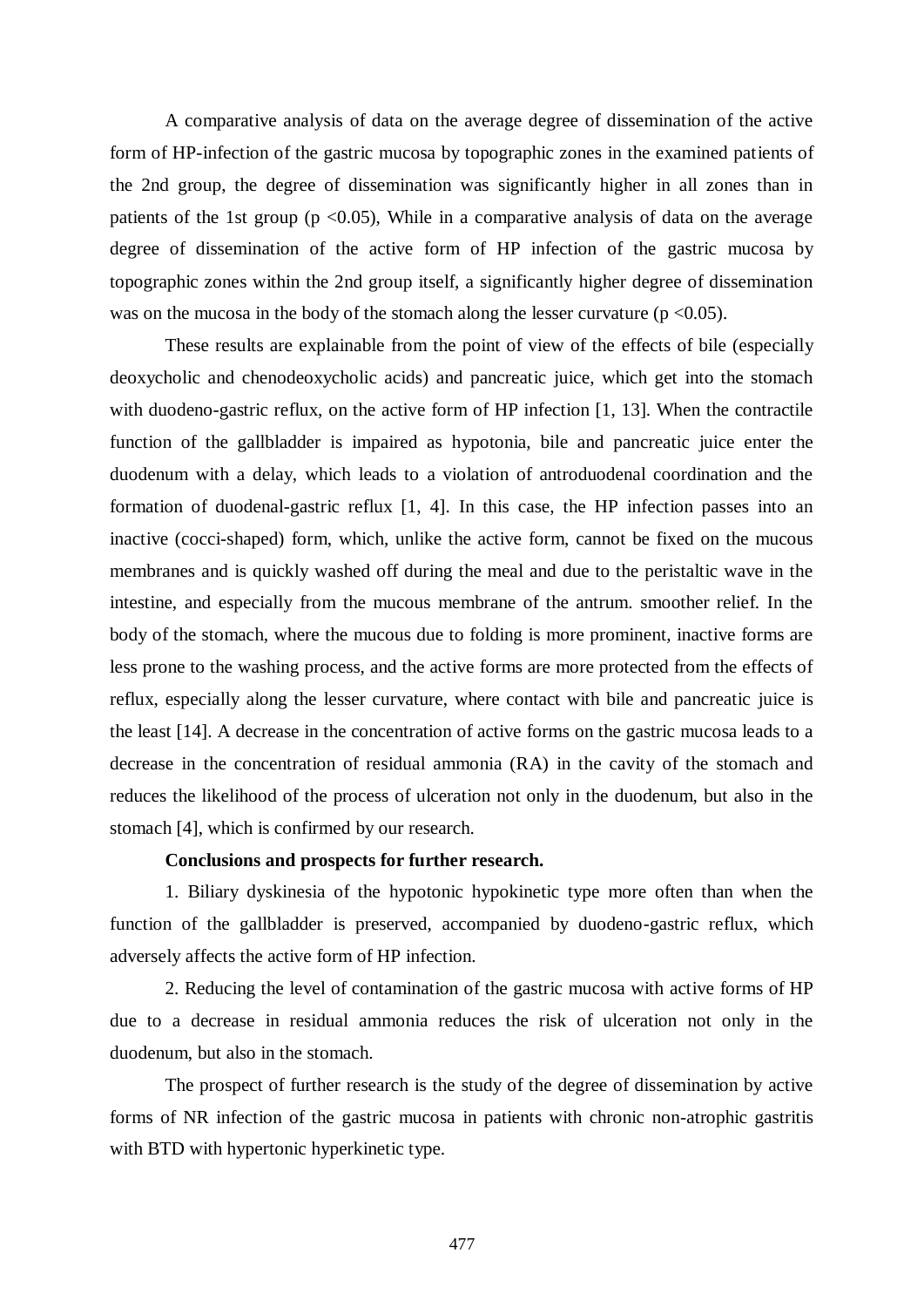### **References**

1. Avramenko AA. Vliyanie duodenogastralnogo reflyuksa na chastotu vyyavleniya aktivnih form helikobakternoj infekcii na slizistoj raznyh zon zheludka u bolnyh hronicheskim neatroficheskim gastritom. *Klinichna ta eksperimentalna patologiya*. 2015; 1 (51): 18 - 21. [Russian].

2. Avramenko AA. Dostovernost stul-testa pri testirovanii bolnykh khronicheskim khelikobakteriozom pri nalichii aktivnykh i neaktivnykh form khelikobakternoy infektsii na slizistoy obolochke zheludka. *Suchasna gastroyenterologíya*. 2014; 3 (77): 22–6. [Russian].

3. Avramenko AA, Gozhenko AI, editors. *Helikobakterioz.* Nikolaev: «Хpress poligrafiya», 2007. 336 s. [Russian].

4. Avramenko AA, Gozhenko AI, Goydyk VS, editors. *Yаzvennaya bolezn (ocherki klinicheskoy patofiziologii)*. Odessa : OOO «RA «ART-V», 2008. 304 s. [Russian].

5. Dergachyov AI, Kotlyarov PM, editors. *Abdominalnaya ehografiya: spravochnik*. M.: EliksKom, 2005. 352 s., il. [Russian].

6. Kímakovich VY, Nikishaev VI, editors. *Yendoskopiya travnogo kanalu. Norma, patologiya, suchasni klasifikatsiyi.* Lviv: Vidavnitstvo Meditsina Svítu, 2008. 208 s., il. 4. [Ukrainian].

7. Maev IV, Kucheryavyj YuA, Andreev DN. Prichiny neeffektivnosti antigelikobakternoj terapii. *RZhGGK*. 2013; 6: 62- 72. [Russian].

8. Maev IV, Samsonov AA, Andreev DN. Evolyuciya predstavlenij o diagnostike i lechenii infekcii Helicobacter pylori (po materialam konsensusa Maastriht I V, Florenciya, 2010). *Vestnik prakticheskogo vracha.* 2012; 1: 19 – 26. [Russian].

9. Nikiforova YaV, Tolstova TN, Cherelyuk NI. Osnovnye polozheniya Soglasitelnoj konferencii po diagnostike i lecheniyu Helicobacter pylori - Maastriht V (2015). *Suchasna gastroenterologiya.* 2016; 6(92): 119 – 133. [Russian].

10. Fadeenko GD, Nikiforova YaV. Vliyanie kolloidnogo subcitrata vismuta na etiopatogenez hronicheskogo gastrita: novyj vitok izucheniya davnej problemy. *Suchasna gastroenterologiya*. 2015; 6 (86): 74-81. [Russian].

11. Harchenko NV, Tkach SM, editors. *Gastroenterologiya v voprosah i otvetah*. K: OOO «Doktor-Media-Grupp», 2016. 36 s. [Russian].

12. Cimmerman YaS. Problema rastushej rezistentnosti mikroorganizmov k antibakterialnoj terapii i perspektivy eradikacii Helicobacter pylori. *Klinicheskaya medicina*. 2013; 6: 14-20. [Russian].

478